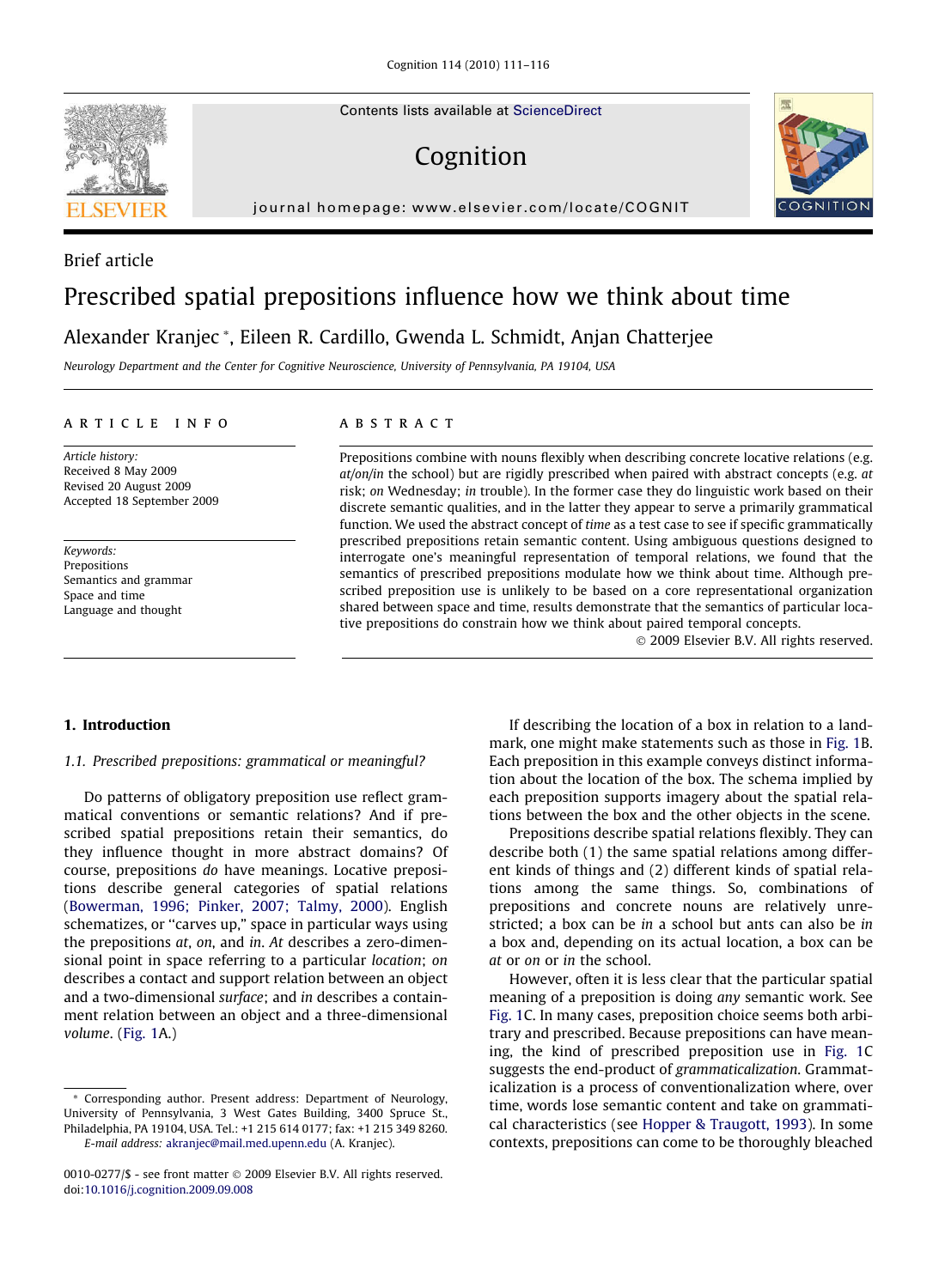<span id="page-1-0"></span>

Fig. 1. At, on and in.

of their meanings ([Heine, 1993\)](#page-5-0). For instance, if we are told that ''a particular grant is at risk, the lab should be on alert, although our specific project is not in trouble," prepositions serve a functional, grammatical role; the discrete spatial schema denoted by a particular preposition would seem uninvolved in the representation of each construction. And unlike combinations of prepositions and concrete nouns, combinations of prepositions and abstract nouns like those in Fig. 1C are entirely restricted, or prescribed. That is, one cannot say the project is at or on trouble. Superficially arbitrary, but prescribed preposition use suggests that prepositions in these constructions serve a grammatical function ([Lehmann, 1995](#page-5-0)). When a preposition has lost its meaning altogether, its function seems to be determined solely by the conventions of a particular language's grammar.

Another view argues that prescribed preposition choice represents semantic refinement, rather than meaning loss incurred over the process of grammaticalization ([Brugman](#page-5-0) [& Lakoff, 1988; Lakoff & Johnson, 1999; Matisoff, 1991](#page-5-0)). Matisoff (1991) depicts grammaticalization as ''the partial effacement of a morpheme's semantic features, the stripping away of some of its precise content so it can be used in an abstracter, grammatical-hardware-like way" and even goes so far as to call it ''a subtype of metaphor" (p. 384). For these linguists, prescribed pairs like those in Fig. 1C might reflect a metaphorical relation between a preposition and an abstract concept ([Brugman & Lakoff,](#page-5-0) [1988](#page-5-0)) or at least a principled semantic relation between similar ''lexical concepts" ([Evans, in press; Tyler & Evans,](#page-5-0) [1993](#page-5-0)). [Lakoff and Johnson \(1999\)](#page-5-0) argue that we conceptualize psychological ''STATES as LOCATIONS" using spatial prepositions to organize our knowledge about them in a way that makes thinking about things we cannot directly see or touch possible. [Evans \(in press\)](#page-5-0) extends this idea, claiming that the particular semantics denoted by the prepositions at, on, and in relate to particular psychological states. He organizes these relations into a vast typology where the relations between in and trouble, or at and risk, for example, are based on semantic characteristics shared by a preposition and its paired abstract concept. For Evans, experiencing trouble is like being ''enclosed," whereas experiencing risk is like being ''collocated" with an external threat. The details of these models are not important for our investigation. From this general perspective we can generate the hypothesis that prescribed prepositions provide a window into the semantics relating two lexical items, rather than merely highlighting a grammatical rule linking them together.

At present, no experimental work directly assesses the validity of these two perspectives. One view sees prescribed prepositions as lacking semantic content while serving an arbitrary grammatical role. The other sees prescribed prepositions as meaningful units that have come to be paired with related abstract concepts. We used a specific abstract concept—time—to test the value of each perspective.

## 1.2. Time as a model system

Across languages, prescribed prepositions are used to talk about time ([Haspelmath, 1997](#page-5-0)). See Fig. 1D. We say, at that second, on Thursday, in the month of October, but not on 3 pm, in Thanksgiving, at November. Such inflexibility in preposition use suggests an end-product of grammaticalisation. But unlike the examples in Fig. 1C, for time a certain logic is suggested by English usage patterns; we tend to talk about small temporal units (moments or clock times) with at, intermediate units (days) with on, and the largest ones (months, seasons, years, decades, etc.) with in. Noting these patterns, [Wierzbicka \(1993\)](#page-5-0) suggests that locative preposition usage across different temporal phrases is determined by semantics, reflecting a common spatiotemporal conceptual organization—not merely a set of idiosyncratic grammatical rules.

We wished to learn if prescribed prepositions retain some meaning despite their apparent grammatical function. That is, does the use of a particular spatial preposition meaningfully influence thinking about time? If a meaningful relation between prescribed preposition and time unit pairs is present, it could exist in one of two versions (see [Boroditsky, 2000; Kemmerer, 2005](#page-5-0)). The strong version states that a fundamental overlap exists between the domains of space and time, where pairings between prepositions with particular spatial semantics (e.g. 3D contain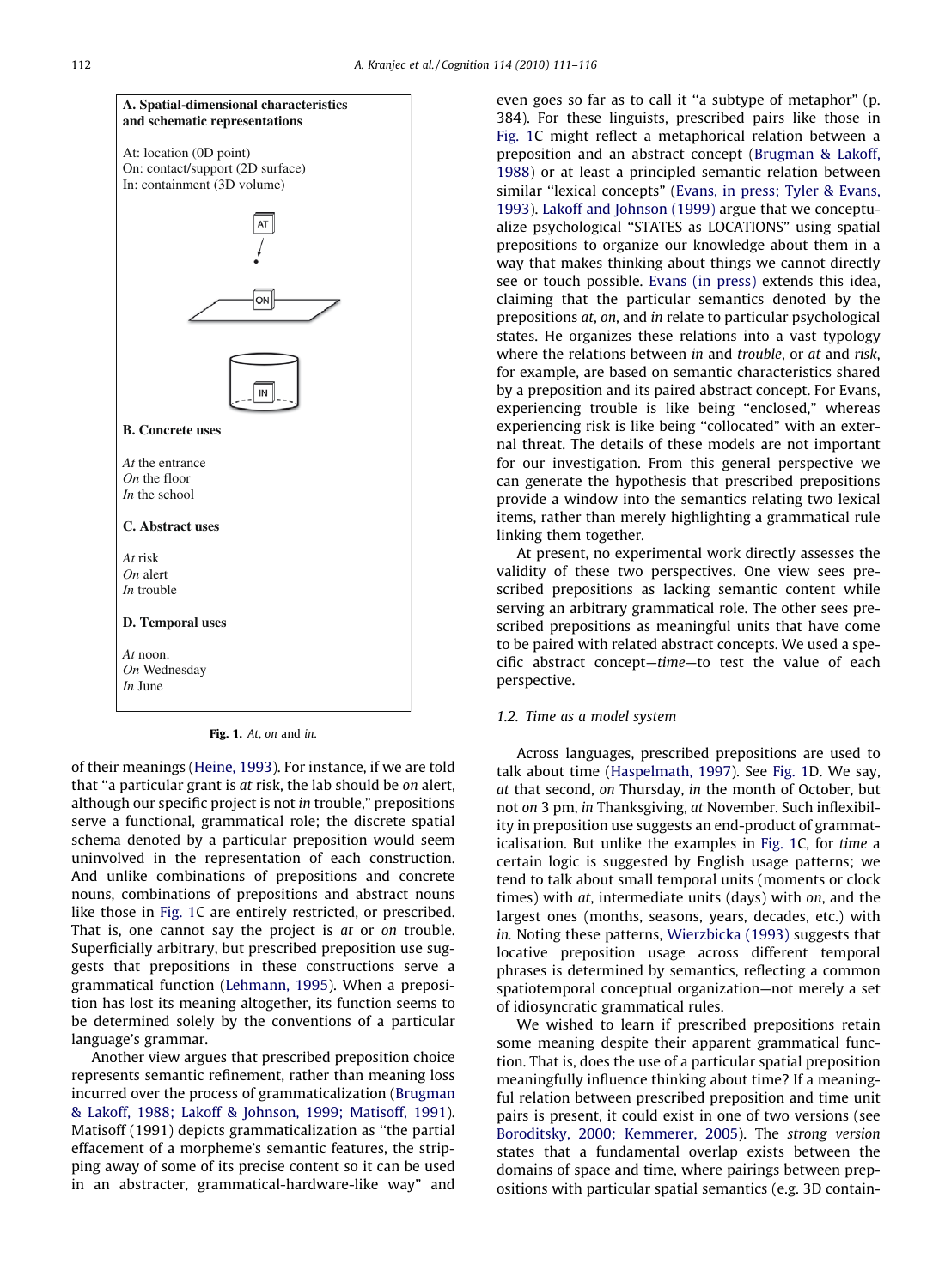ment) and abstract concepts (e.g. large temporal unit) reflect obligatory relations. This version suggests that the schematic spatial representations suggested by different prepositions are necessary for thinking about time [\(Lakoff](#page-5-0) [& Johnson, 1999](#page-5-0)). The weak version suggests that the spatial meaning of a particular preposition might not be necessary for providing structure, but nevertheless influences how we think about associated abstract concepts.

Space–time relations provide an ideal test bed for exploring these issues. [Casasanto \(2009\)](#page-5-0) argues that time is a model system for testing relations between language and thought. Space–time relations are sensitive to experimental manipulation and provide some of the strongest behavioral evidence for interactions between language and thought ([Boroditsky, 2000; Boroditsky & Ramscar,](#page-5-0) [2002; Casasanto & Boroditsky, 2008; Gentner, Imai, &](#page-5-0) [Boroditsky, 2002; Matlock, Ramscar, & Boroditsky, 2005;](#page-5-0) [McGlone & Harding, 1998; Núñez & Sweetser, 2006;](#page-5-0) [Torralbo, Santiago, & Lupiáñez, 2006\)](#page-5-0).

In order to determine if spatial prepositions with prescribed grammatical relations to particular abstract concepts influence thought, we used ambiguous questions designed to probe one's meaningful representation of temporal relations.

## 2. Methods

## 2.1. Stimuli

The ambiguous query, ''Next Wednesday's meeting has been moved forward two days. What day is the meeting now that it has been rescheduled?" has been used previously to investigate how spatial structure influences thinking about time. Generally, English speakers respond to this question with ''Monday" and ''Friday" in approximately equal proportions. The answer to the question about Wednesday's meeting is ambiguous because one's answer depends on how the word forward is interpreted. Forward movement can be interpreted either as movement towards earlier (Monday) or later (Friday) times depending on the mental frame of reference one adopts when answering ([Boroditsky & Ramscar, 2002; Boroditsky, 2000; Matlock](#page-5-0) [et al., 2005; McGlone & Harding, 1998; Núñez, Motz, &](#page-5-0) [Teuscher, 2006](#page-5-0)).

To see if spatial prepositions influence the way people think about time, we designed six stimulus sentences based on the original ambiguous question. (See Table 1.)

Table 1 Stimuli.

Preposition (Prep)

premised on disambiguating the precise spatial meaning of forward, we thought it possible that inherent differences in how we represent different time scales spatially could influence how participants answered the question, even in the NoPrep condition.

but without prescribed prepositions.

## 2.2. Predictions

With our six questions, we anticipated three possible effects of prescribed prepositions.

Each question served as a complete, self-contained trial for a single participant. There were two sentence types: (1) a Preposition condition (Prep) where three ambiguous questions using three distinct scales of temporal units (hour, day, and month) each included the appropriately paired spatial preposition (at, on, and in respectively) and (2) a No Preposition (NoPrep) condition consisting of analogous questions using the same three temporal scales,

Whether the scale of a time unit alone would influence the proportion of earlier and later answers was not known. Because the original question used a day scale and is itself

#### 2.2.1. Association: Prep = NoPrep

The first possibility is that the spatial structure of a particular preposition has no meaningful relation to its associated temporal concept. If the semantic relation between a particular preposition and its associated temporal concept merely reflects a rule-like convention, then we would expect to see an equal proportion of earlier and later responses made within the same time unit across both Prep and NoPrep conditions. In the most straightforward null result, proportions of earlier and later responses would approximate 50/50 across Prep and NoPrep in all three temporal unit conditions. However, we could also observe distinct trends across different temporal units with no significant differences between Prep and NoPrep conditions (e.g. more earlier responses for month questions and more later responses for day questions in both Prep and NoPrep conditions). Both outcomes would suggest that prescribed prepositions are not conveying meaning when we think about time, but simply associate with biases inherent in the scale of the temporal unit under consideration.

#### 2.2.2. Amplification: Prep > NoPrep

Spatial and temporal concepts could share a common representational organization. Furthermore, spatial

The meeting at noon has been moved forward 2 hours. At what hour is the meeting now that it has been rescheduled? The meeting on Wednesday has been moved forward 2 days. On what day is the meeting now that it has been rescheduled? The meeting in June has been moved forward 2 months. In what month is the meeting now that it has been rescheduled?

No preposition (NoPrep)

The noon meeting has been moved forward 2 hours. What hour is the meeting now that it has been rescheduled? The Wednesday meeting has been moved forward 2 days. What day is the meeting now that it has been rescheduled? The June meeting has been moved forward 2 months. What month is the meeting now that it has been rescheduled?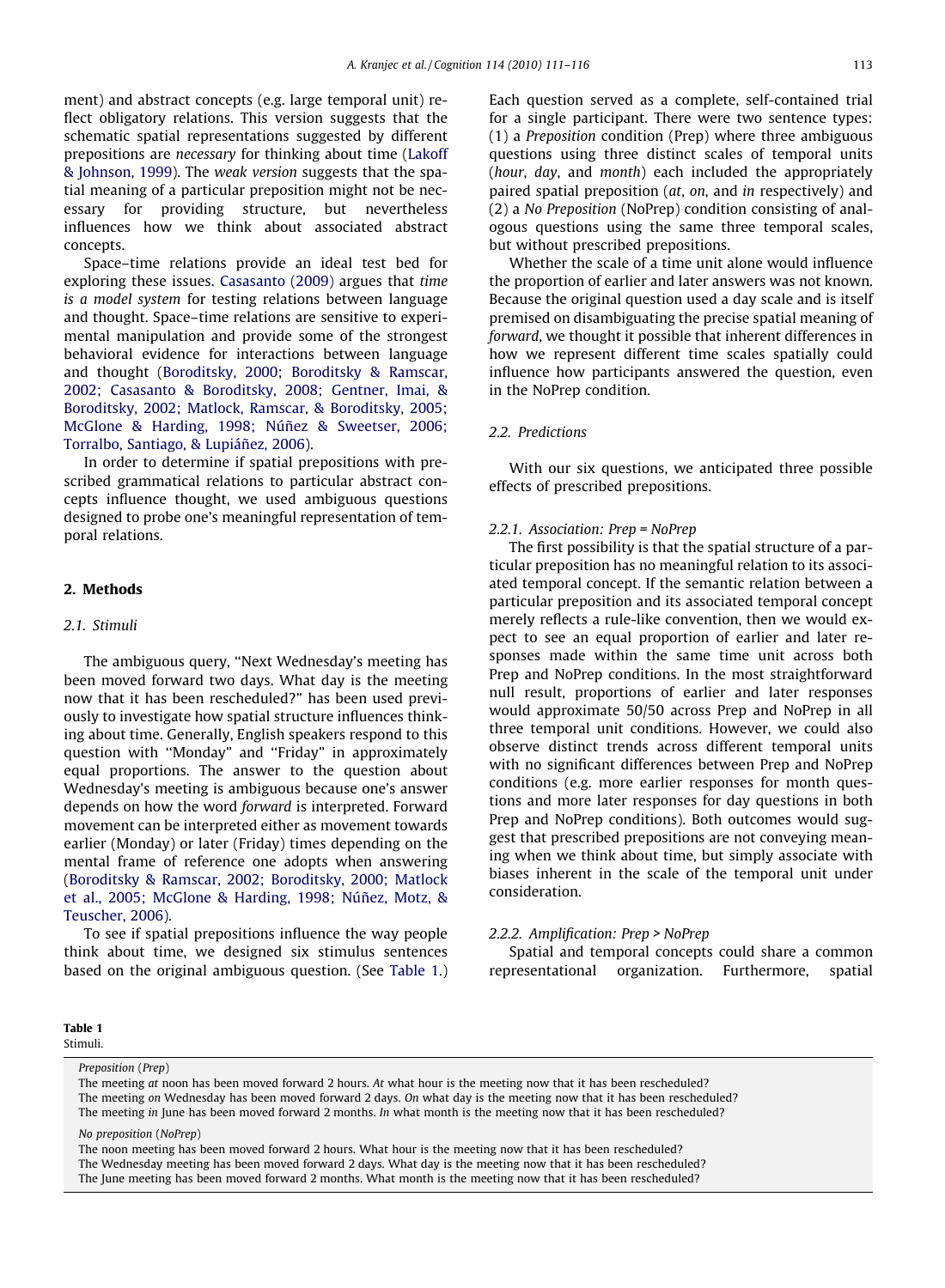representations may be necessary for thinking about time [\(Lakoff & Johnson, 1999](#page-5-0)). If particular conventionalized pairings reflect a core ontological and psychological relation between spatial and temporal domains, proportions of earlier and later responses within a time scale should trend in the same direction across Prep and NoPrep conditions (similar to the second prediction in Section 2.2.1) but with response biases in the NoPrep condition being amplified in the Prep condition. Such amplification would occur because the refined semantics provided by a preposition's spatial schema should highlight the core structure shared between it and a homologous temporal concept.

## 2.2.3. Modulation: Prep  $\neq$  NoPrep

Finally, the way we think about time in terms of space could be ad hoc and flexible. Although spatial meanings may be useful for thinking about time, the fundamental semantic representations underlying spatial and temporal concepts may be structurally independent ([Boroditsky,](#page-5-0) [2000, 2001; Boroditsky & Ramscar, 2002; Kemmerer,](#page-5-0) [2005](#page-5-0)). If the pairing of particular prepositions with particular temporal concepts does not reflect a core correspondence between spatial and temporal meanings, but the spatial meaning of a preposition modulates how we think about its corresponding temporal concept, we should see different response patterns across Prep and NoPrep conditions. These directional differences would not be predicted by directional response biases produced by different temporal units in the NoPrep condition.

## 2.3. Participants and procedure

One hundred and eighty-three native English speakers from the University of Pennsylvania community participated. The 58 male and 125 female participants had a mean age of 23.3 years. All participants gave informed consent in accordance with the institutional review board guidelines.

One of the six possible questions was randomly assigned to each participant. Each read their single question before or after participating in unrelated behavioral studies. Answers were written in a designated blank space below the question. Three participants made incorrect responses (e.g. moved the meeting more or less than two temporal units) so their data was discarded. We thus included data from 180 participants with 30 unique participants responding to each sentence.

## 3. Results

Results and analyses are summarized in Fig. 2.

Overall, particular prepositions (at and in) biased participants to move the meeting in opposite directions (earlier or later, respectively). The dimensional characteristics of different prepositions appear to bias thinking about time.



Fig. 2. Proportions of earlier and later responses to the ambiguous meeting question for all conditions. In the NoPrep condition, proportions of earlier and later responses were not significantly different than the 50/50 model predicted by chance for all time scales [HOUR,  $\chi^2(1, N = 60) = 0.53$ ,  $p = 0.47$ ; DAY.  $\chi^2(1, N = 60)$  = 2.13, p = 0.14; MONTH,  $\chi^2(1, N = 60)$  = 0.00, p = 1.00] nor were they significantly different from one another. That is, differences in the time scale alone did not produce significant directional biases in how participants answered these ambiguous questions. In the **Prep** condition, all proportions of earlier and later responding were significantly or marginally different from the 50/50 model predicted by chance,  $[AT + hour, \chi^2(1, N = 60) = 3.33, p = 0.07;$ ON + day,  $\chi^2(1, N = 60) = 6.53$ , p = 0.01; IN + month,  $\chi^2(1, N = 60) = 6.53$ , p = 0.01] suggesting that spatial prepositions do influence how we think about time. More critically, proportions of responding for the same time scale across Prep and NoPrep conditions varied, providing the most direct evidence implicating prepositions for the biases we observed [AT + hour vs. HOUR,  $\chi^2(1, N = 60) = 6.65$ ,  $p = 0.01$ ; IN + month vs. MONTH,  $\chi^2(1, N = 60) = 6.53$ ,  $p = 0.01$ ]. The difference between DAY and ON + day was not significant. However, because of the significantly high proportion of later responses in the Prep (ON + day) condition and the nonsignificant result in the NoPrep (DAY) condition, there may be an effect here as well, but one that is difficult to detect because of a small (but nonsignificant) ''later bias" observed in the NoPrep sentences.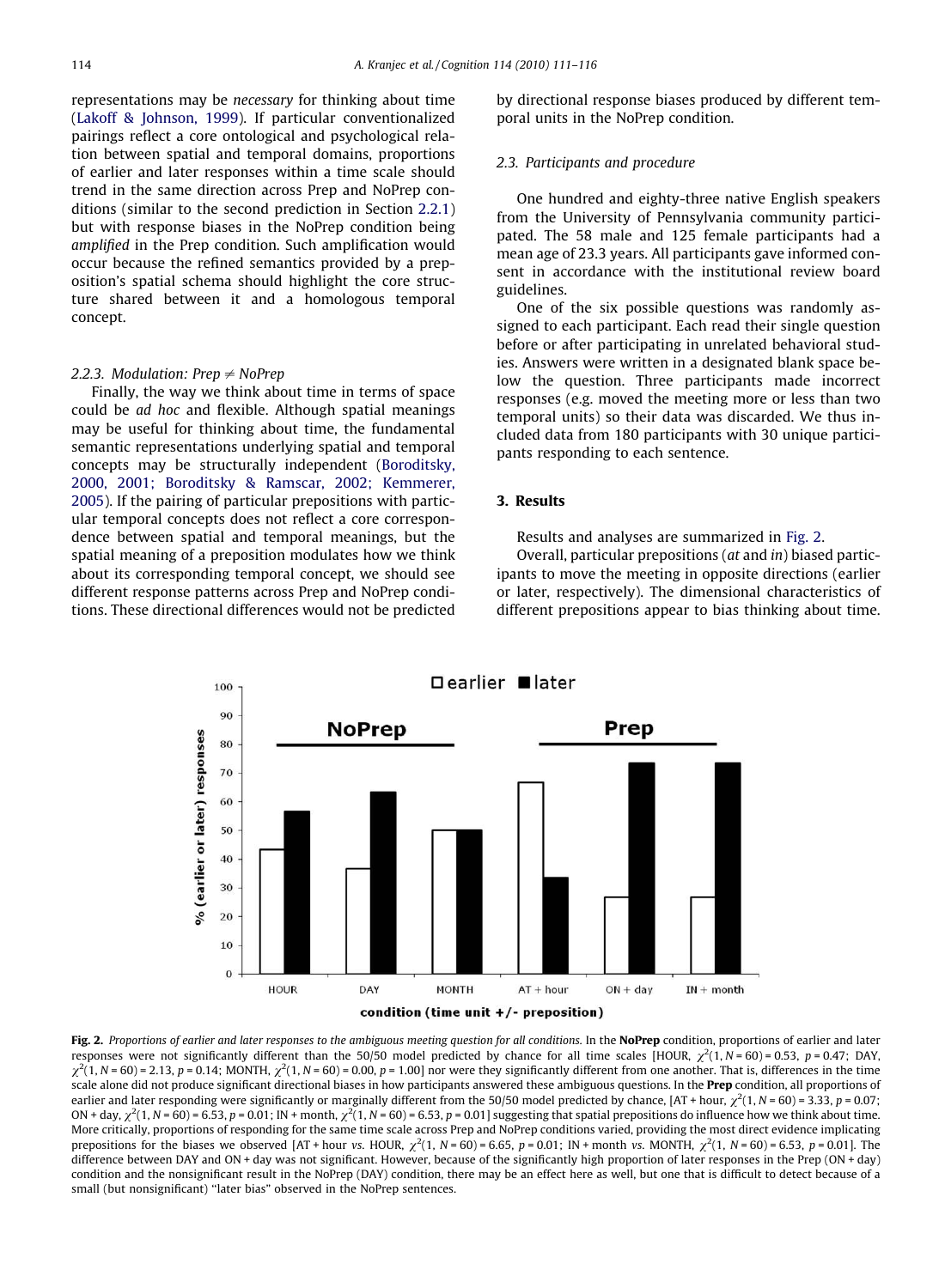<span id="page-4-0"></span>That is, the effects were not just a matter of space biasing time more generally. It is also unclear how grammatical or pragmatic differences per se could lead participants to interpret these sentences in such qualitatively different ways. In respect to our predictions in Section 2.2, the pattern of results suggest that spatial prepositions are modulating temporal thought.

## 4. Discussion

We found strong evidence that prescribed prepositions retain semantic content and modulate how we think about time. However, we found no compelling evidence that the pairing of time units with particular prepositions reflects an ontologically deep or psychologically obligatory relation between spatial and temporal representations. Our result is sensible given that variation occurs in these pairings across different languages. Furthermore, if a fundamental schematic structure shared between spatial and temporal uses of prepositions was necessary for thinking about time, then the effects should have been amplified in the Prep condition, which they were not.

Results are consistent with the weak version of the proposed relation between spatial and temporal representation discussed in Section 1.2. stating that (1) spatial and temporal representations are distinct, (2) spatial schemas are not necessary for, but (3) can influence temporal thought. On these assumptions, spatial schemas (i.e. timelines) evoked by particular prepositions could have modulated thinking about time in one of two ways. First, the increasing dimensional complexity of the prepositions at, on and in from zero dimensions to three could have increased the ambiguity of the timeline. Alternatively, particular prepositions could have served to disambiguate the question and bias the direction of movement. Each possibility is discussed below.

Prescribed prepositions could retain meaning and influence thought, but still serve to increase the ambiguity of the sentence probes. Because timelines are generally represented as one-dimensional and unidirectional, linear motion could have become less constrained as particular prepositions evoked increasing levels of spatial dimensionality. So while the zero-dimensional preposition at specifies a point on a timeline, the three-dimensional preposition in creates a volume with two additional spatial axes. If movement is less constrained, responses could become more variable. This variability would have resulted in closer to equal proportions of earlier and later responses with increasing dimensional complexity in the Prep condition. Clearly, this pattern of results was not observed.

Rather, the differential dimensional complexity of at, on and in appears to have decreased ambiguity in a specific manner. We propose that the zero-dimensional preposition at biased thought towards small points of time; two-dimensional on, intermediate lengths of time; and three-dimensional in, large volumes of time. On a timeline, a position closer to the beginning represents a smaller extension of time, while a position closer to the end represents a larger one. (E.g. compared to Monday, more of the week has elapsed by Friday.) These beginning and end locations also represent earlier and later times, respectively. If spatial language encourages participants to invoke a timeline extending from smaller (and earlier) times to larger (and later) times, then prepositions of varying dimensional complexity might bias participants' towards the corresponding segment of this mental representation (see [Schwarz & Eiselt, 2009\)](#page-5-0). Questions containing the zero-dimensional preposition at should result in a greater number of earlier responses, and questions with the three-dimensional preposition in should result in a greater number of later responses. Questions with the two-dimensional preposition on should produce an intermediate pattern of results. Moreover, whereas



Fig. 3. Difference scores at each time scale. Scores were calculated by subtracting the percentage of later responses in the NoPrep condition from the percentage of later responses in the Prep condition (Prep<sub>%LATER</sub> – NoPrep<sub>%LATER</sub>). Negative scores indicate a bias towards earlier responses to the ambiguous question as a result of preposition inclusion; positive scores indicate a bias towards later responses. The effects for 0D at and 3D on sentences were equal and opposite while the effect for 2D on sentences was intermediate.